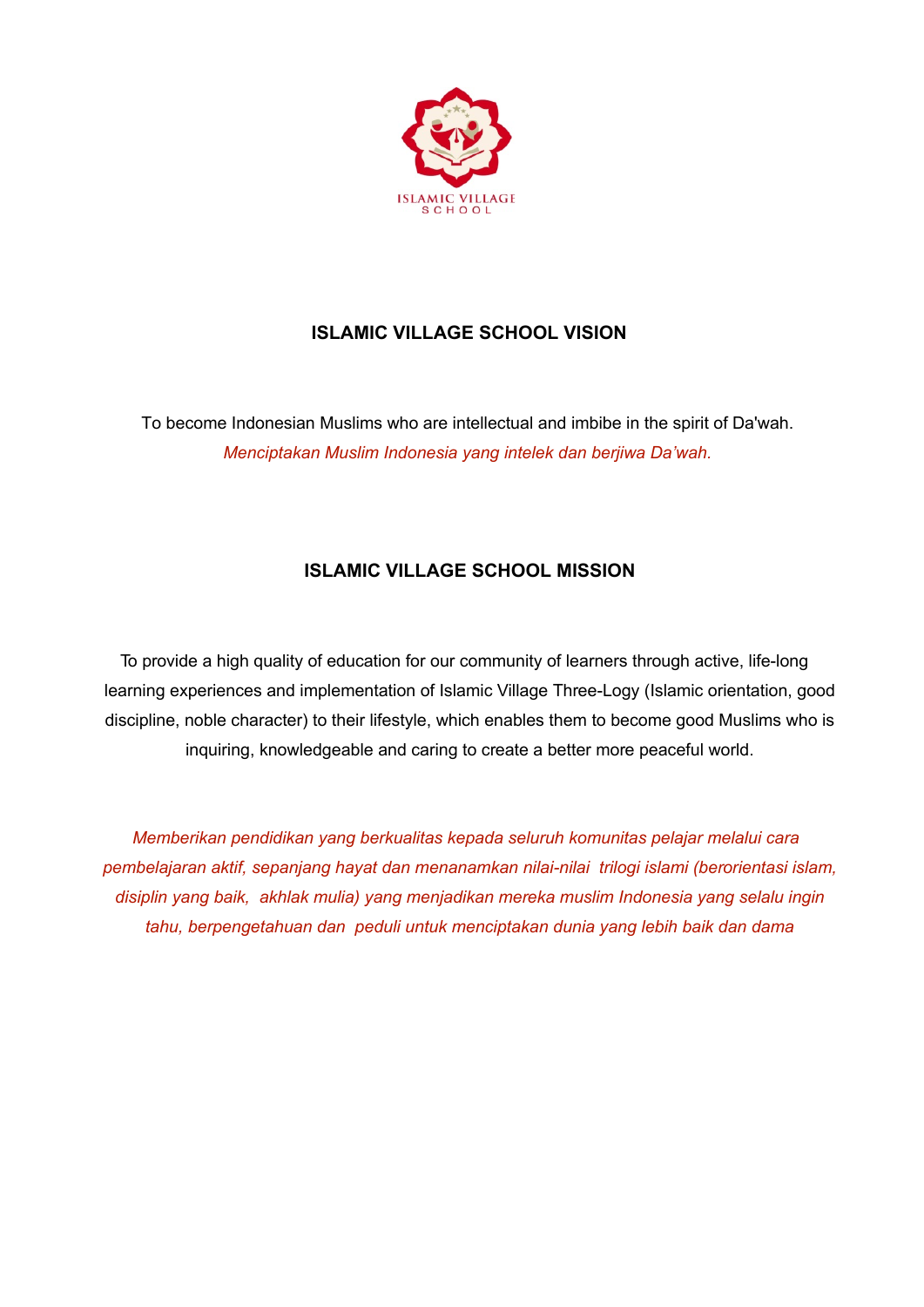#### **Assessment Policy**

#### **Introduction**

- 1. Philosophy and principles of assessment
- 2. Goals of assessment
- 3. General assessment practices
- 4. Formative assessment
- 5. Summative assessment:
- 6. Special features of assessment in the Primary Years Programme (PYP)
- 7. References

#### **1. Philosophy and principles of assessment**

Assessment makes a significant contribution to realizing the objectives of the Islamic Village school, as summarised in its mission statement. The assessment facilitates the evaluation, adjustment, direction, and redirection of curriculum planning and delivery. It enables students, teachers, and parents to monitor the learning undertaken by each student in terms of overall personal development. Assessment supports setting individual learning goals and helps each student reach their full potential.

Usually, assessment is associated with cognitive skills. In a curriculum designed to realize the school mission statement, the review must be enough to monitor the attainment of all its aims, including the IB learner profile attributes. In a personalized learning environment in which the curriculum reflects the needs of each student, assessment must also be personal if it is to be appropriate and effective. The challenge is to develop an assessment regime capable of evaluating the extent to which each student is reflective, knowledgeable, balanced, principled, caring, confident [risk-taking], inquiring, communicative, thoughtful, and open-minded, and exhibiting leadership qualities and stewardship. Unless an assessment policy can provide reliable feedback on these parameters, it is not adequate for evaluating the Program.

#### **2. Goals of assessment**

The assessment policy provides students, teachers, and parents with well-analyzed timely feedback in every learning area. Islamic Village School undertakes to offer regular and constructive assessments. Assessment just happens when it gives a positive contribution to learning. Review is not just to accumulate marks into reports. Assessment will promote, Excellence and Joy of learning.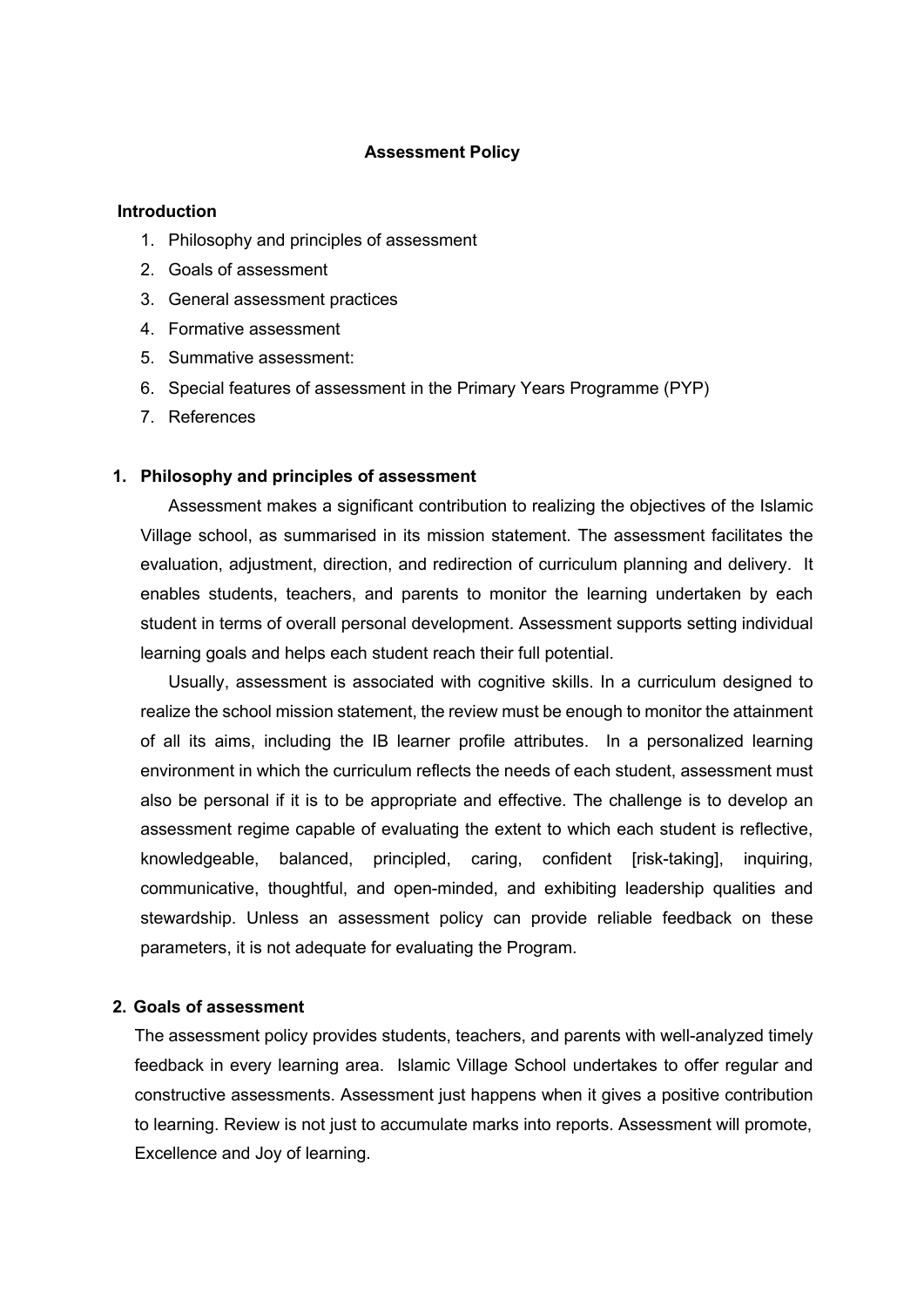- Self-assessment
- Peer assessment
- Mutual understanding of goal setting
- The acquisition of knowledge and critical thinking skill
- The skill of expression and collaboration
- General qualities expected of ethical leaders and fearless learners.

## **3. General assessment practices**

While the IB program guidelines lay down the assessment parameters, they also ensure that each student is evaluated individually and not ranked or graded to fit into a comparative performance scale. In the hyper-competitive context of contemporary societies, it is essential to emphasize that assessment is for learning, provides guidance for purposive directed learning, and meets standards goal.

- The school will report Assessments generally in English and Bahasa.
- Given the complex linguistic composition for the student and parent, assessment reports may be translated if and when necessary for the recipient's benefit, especially a parent who is monolingual.
- Assessment criteria will be explained to students and understood by students before learning. Assessment will enable learners to reflect upon and assess themselves based upon agreed standards, thus empowering them. It will also allow learners to communicate with teachers and peers, reflect on their learning, from achievements to analysis of strengths and weaknesses, and understand and evaluate learning trajectories.
- The school will maintain a comprehensive set of records of the assessment for each student for the benefit of all stakeholders.
- Assessments will use to review learned knowledge and skills before advancing to the next unit of inquiry or level of learning.

Islamic Village School will ensure that assessment is for learning and not the other way round. While both formative and summative assessment, the former is used daily to shape the next steps. The summative assessment happens at the end of the unit to measures mastery of knowledge and skill.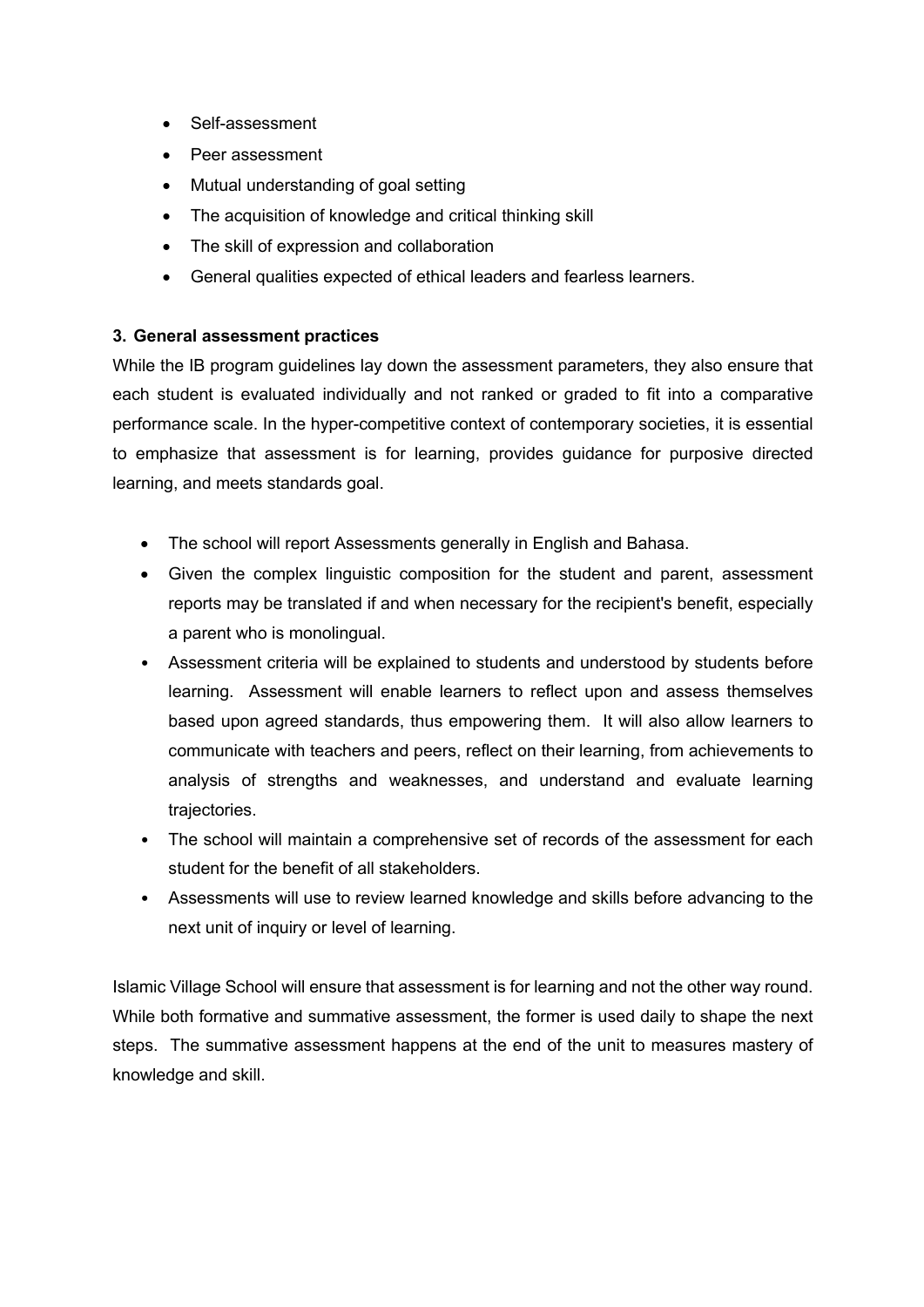### **Formative assessment**

Formative assessment assesses learning and is ongoing throughout the teaching and learning process. Formative assessment provides information to plan the next stage in knowledge. It helps teachers and students discover what they already know and can do and how well they learn new knowledge and skills. Formative assessments are directly linked with teaching activity. It functions purposefully together to direct and shape curriculum planning.

Formative assessment promotes learning by giving frequent feedback through the learning process. Formative assessment help students improve knowledge and understanding, fosters self-motivation and enthusiasm for learning, engage in thoughtful reflection, develops the capacity for self-assessment, and recognizes criteria for success.

Students will grow to engage in self-and peer-assessment opportunities to develop the confidence needed to be stewards of their learning.

Teachers are involved in the assessment for,

- develop assessment techniques before learning begins so that the basics of assessment are known beforehand. It aims to determine learning strategies.
- Collect evidence of student understanding and knowledge
- Documenting the learning process either individually or in groups
- Documenting qualitative and quantitative records of student assignments

Students are involved in the assessment for,

- Reflect on the learning process
- Communicate their learning to teachers and peers
- Evaluate performance result by themselves or peers again as known rubrics.
- Sharing knowledge with others
- They were analyzing their knowledge and performance; what needs to be improved.

For the free exchange of evaluative feedback to be possible, an atmosphere of trust and cooperation between teachers and learners must establish not only within the classroom but across the academy community. Without such an atmosphere, evaluation can be destructive rather than constructive, and, conversely, poor relationships can inhibit effective communication of information about what needs improvement. Formative assessment must take place in an environment that is single-mindedly dedicated to being positive and supportive rather than harmful and destructive.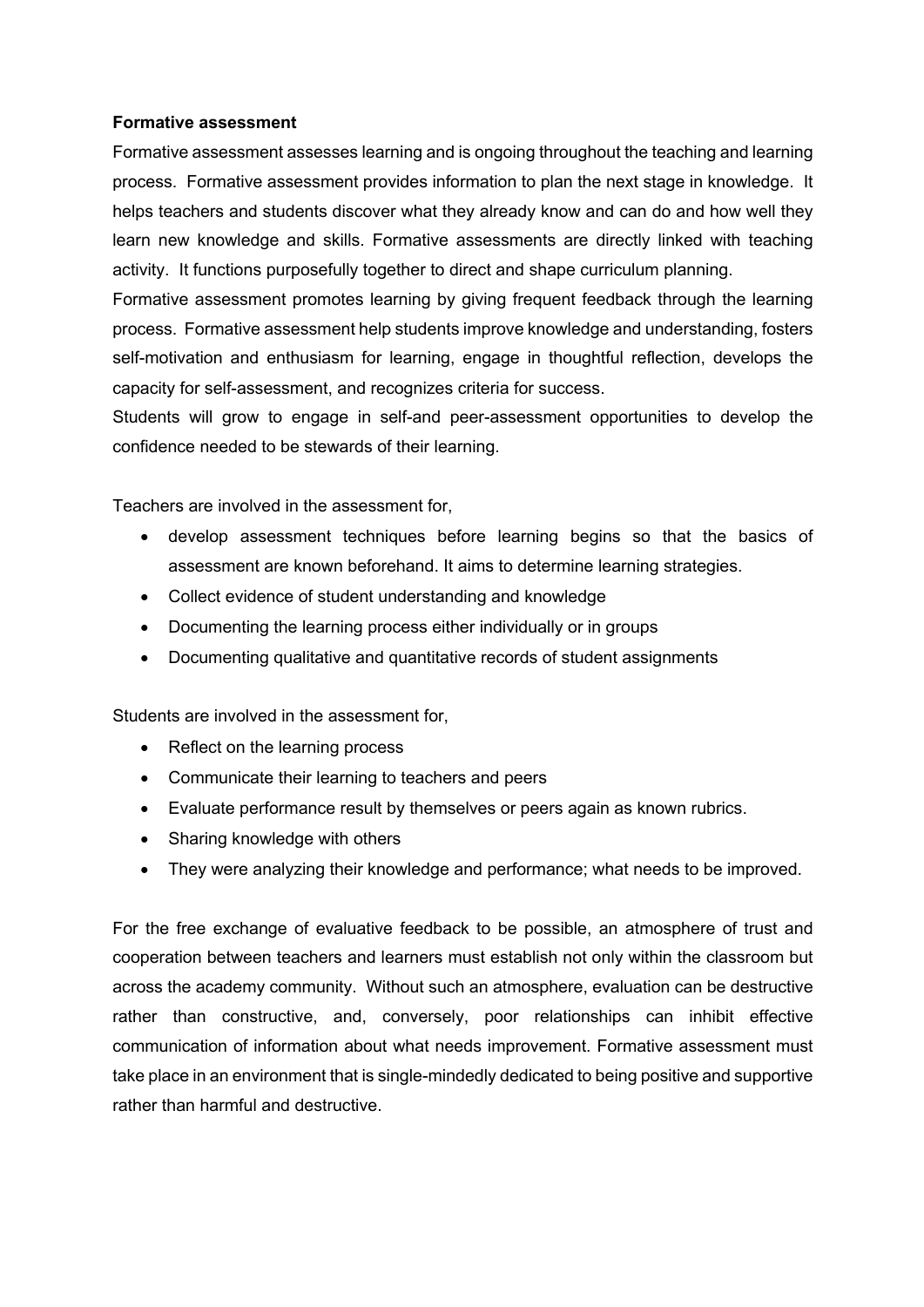## **4. Summative assessment**

Summative assessment happens at the end of the transdisciplinary unit or theme. It gives teachers and students a clear insight into students' understanding, Grading the culmination of the teaching and learning process. Students can demonstrate what they have learned in summative assessment.

Simultaneously to inform and lead students to improve their integrative and trans-disciplinary learning skills, it measures understanding of significant central ideas and encourages students to undertake action.

Summative assessment will enable students, teachers, and parents (via the reporting process) to gauge student performance, foster more outstanding academic achievement in externally assessed components, and fully understand the topic and grasp the associated concepts.

## **5. Special features of assessment in the Primary Years Programme (PYP)**

At Islamic Village school assessment is integral to all teaching and learning. It is central to the PYP goal of thoughtfully and effectively guiding students through the process of learning. The Islamic village school's approach to assessment recognizes the importance of assessing the inquiry process and the products. Assessment at the school serves to inform students, teachers, parents, and administrators on student learning.

The main aim of the assessment is to provide feedback on the learning process and to inform all stages of planning and teaching; it is also a tool that helps teachers reflect on their practices. Students and teachers are engaged in assessing their progress to develop their broader critical thinking and reflection skills. The assessment component can be subdivided into four dimensions: Monitoring, Documenting, Measuring and Reporting on learning. Although the four dimensions of assessment are not weighted the same, each dimension has its own importance and value.

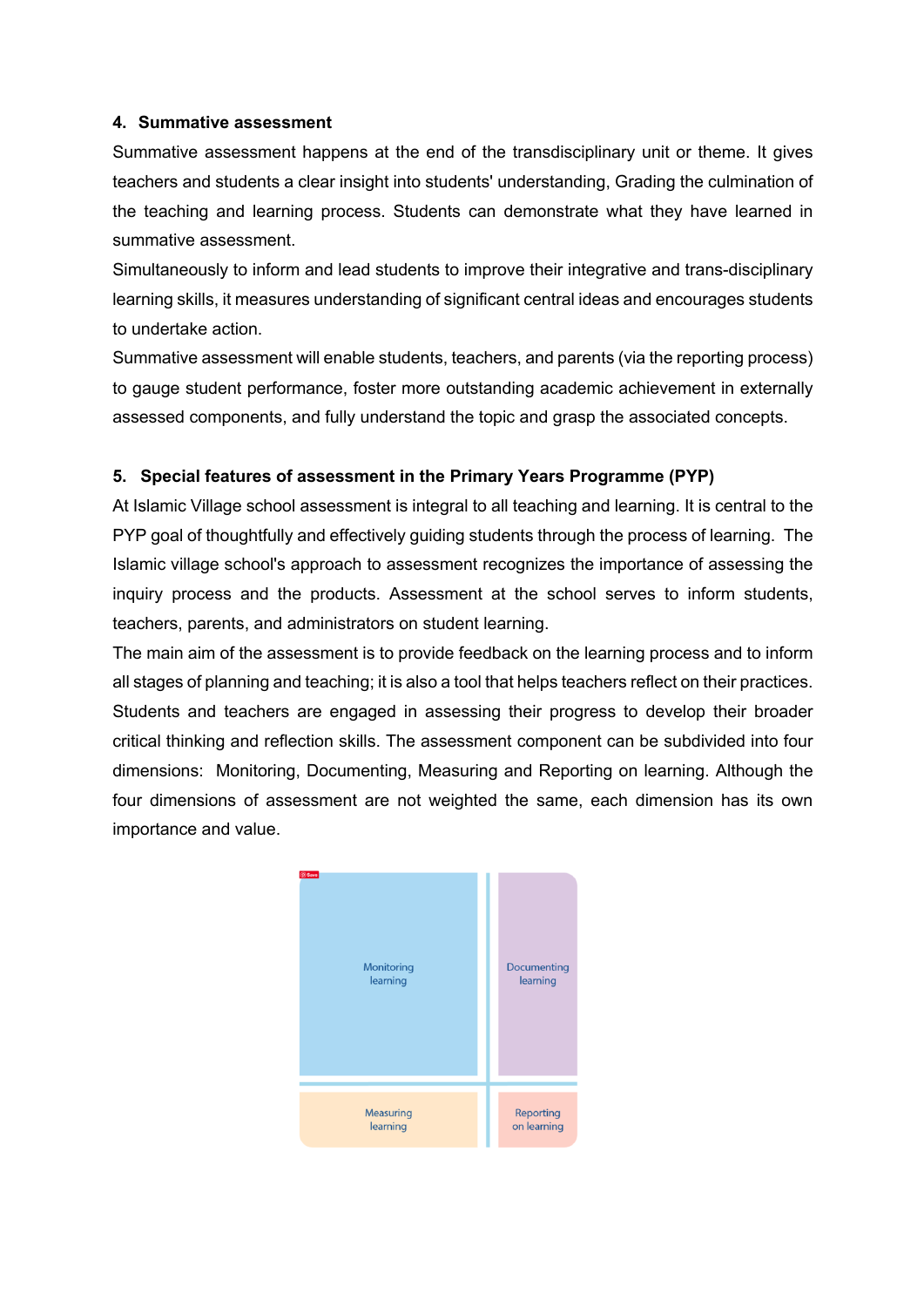- Monitoring Check the progress of learning
- Documenting The compilation of the evidence of learning
- Measuring Capture what the students has learned at a particular 'point in time'
- Reporting Communicate information

Documenting: Teachers use methods and approaches to gather information about student learning. Some of the ways are:

- Observation
- Performance assessment
- Process-focused assessment
- Selected responses
- Open-ended tasks

Information will be recorded using a variety of tools:

- Rubrics
- Checklists
- Anecdotal records
- Continuums
- Exemplars

Teachers use a range of methods to record the evidence of student learning and understanding. These include video, audio, photographs, and graphic representations. Teachers also have written records of everyday observations, comments, and explanations, as well as annotated pieces of each student's work that form part of that student's portfolio. Reporting:

Reporting on assessment includes the way teachers inform what students know, understand, and can do. Parents, students, and teachers are partners and are honest, comprehensive, and understandable to all parties.

Reporting to parents, students, and teachers occur through:

- Written reports Reports are written twice a year (in December and June)
- Conferences: Parent-teacher conferences
	- are held in term 1 Three-way (student, parent, and teacher)
	- are held in term  $2 -$  Student-led conferences
- Student-led conferences (SLC)
	- Information for parents is distributed at least two weeks before the conference takes place